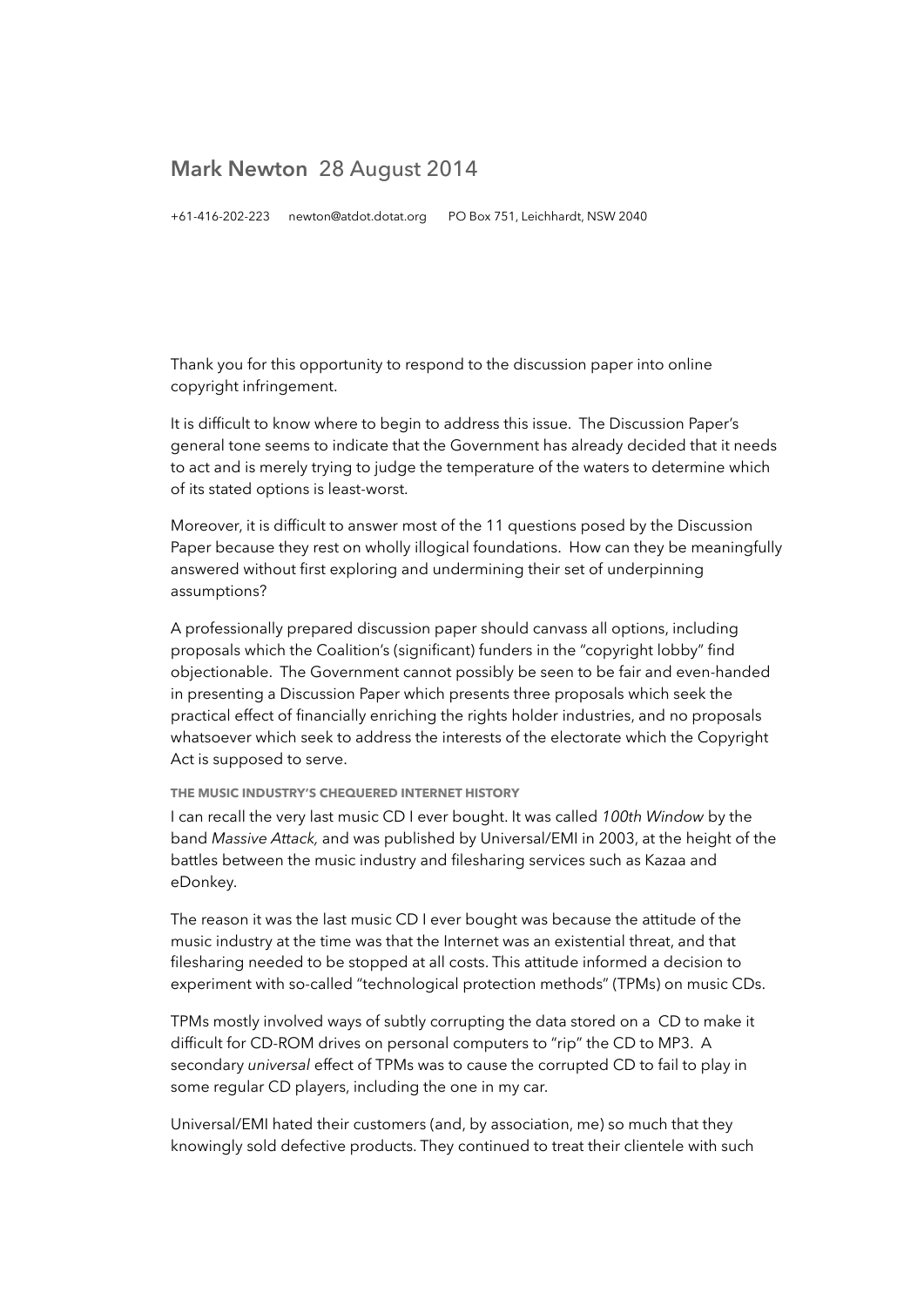derisive contempt despite the fact that TPMs never, in their entire history, made even the slightest impact upon whether the music stored on CDs was traded online.

By swearing myself off CDs for good in 2003, I avoided even more abusive behaviour by the rights holder industries targeted at their paying customers: In 2007, Sony globally distributed 22 million music CDs which they had knowingly infected with a computer virus which disabled PC CD burners. When caught-out by security researchers, they distributed a "removal tool" which knowingly failed to remove the virus (which was, itself, so wretchedly insecure that it provided a vector for other cybersecurity attacks against infected PCs mounted by unrelated third parties).

The upshot of Sony's reckless misbehaviour was that they suffered adverse legal judgements in class action lawsuits in at least three jurisdictions which compelled them to pay nearly a million dollars in damages, and replace infected CDs with "clean" copies. They narrowly avoided criminal prosecution for breach of computer crime statutes by entering into a consent decree with the US Department of Justice.

One reason I am telling this story is to inform the Australian Government of the calibre of the rights holder organisations the Attorney-General's Department is now serving.

Another reason I am telling you this is because the temper tantrums of the music industry came to naught: Not only did their efforts make no difference whatsoever to the online exchange of their copyrighted products, but eventually *even they worked out* that further investments of aggressive opprobrium against their customers was a waste of time and money. At present, Apple's iTunes Music Store (iTMS) is the largest online music marketplace in the history of mankind, selling tens of billions of dollars worth of unprotected, unsecured, easily sharable MP3 files to anyone who wants to buy them: Precisely the outcome that the music industry feared and fought for nearly a decade.

Far from being an existential threat to the music industry, the internet is now providing it with previously unimagined oceans of cash, *even though* unlawful file sharing continues unabated. The music industry has learned that there is no point in attacking customers to prevent copyright infringement if annual profitability records can be routinely and repeatedly broken: To the extent that file sharing has any impact at all, it clearly is not *significantly* negative.

#### **ENCOURAGING LAWFUL PURCHASE OF COPYRIGHTED MATERIAL**

The one thing which has made an overwhelming difference to the predicament of the music industry has been the availability of lawful alternatives to copyright infringement.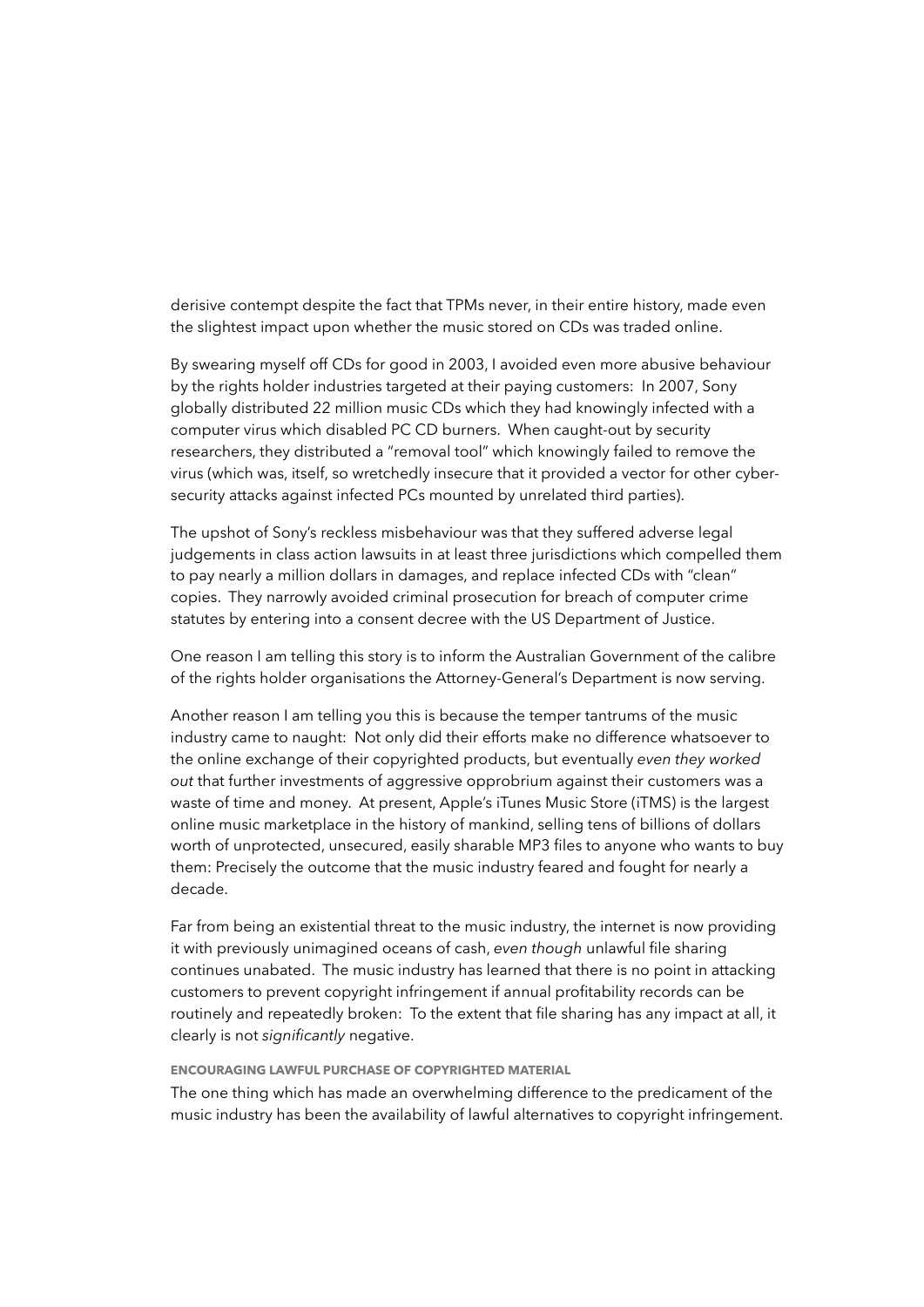The release of iTMS in Australia provided Australians with what they had always demanded from the music industry during the "copyfights," but which the music industry had never provided: The ability to purchase musical works *á la carte,* at a reasonable price, in a format which can be played on any device, on terms acceptable to the customer.

It's that simple: Offer the customer what they want, and they will buy. Make it easier to purchase than to navigate *The Pirate Bay* to find torrent files, and torrenting will stop, as if by magic.

The music industry achieved their current monstrous profitability by embracing that concept, without any copyright legislative changes.

**THE MOVIE INDUSTRY'S CHEQUERED INTERNET HISTORY** 

Despite being comprised of many of the same companies, the film industry has not come to the same conclusions. Meanwhile, customers routinely and repeatedly entertain them with the same wholly reasonable demands.

The Australian Federation Against Copyright Theft (AFACT) fought a spectacularly unsuccessful lawsuit against ISP iiNet to attempt to make iiNet pay to secure AFACT's products. The foundation of the lawsuit was so poor that I, a legal layman with far lesser skills than AFACT's legal team, was able to predict precisely how it would turn out.

The defeat against AFACT was so profound that they have had to change their name to the Australian Screen Association (ASA) to escape their own reputation.

AFACT/ASA is the Australian colonial outpost of the Motion Picture Association of America (MPAA), which has established an equally unsuccessful legal history in the USA. In 2008, the MPAA was famously laughed out of court after sending copyright infringement takedown notices to three WiFi access points and a laser printer. On this side of the Pacific Ocean, AFACT/ASA fared no better, with admissions in the *AFACT v iiNet* "Uncontested Findings of Fact" which agreed that the same techniques proffered by the same American companies to identify copyright infringers were little better than wild guesses, and that ISPs were under no obligation to pay any attention to them.

Having been so comprehensively caned in the courtroom, AFACT/ASA now seeks to have Australian Copyright legislation altered so that those same copyright infringement reports can have legal effect. And this Government, flush with donations from AFACT/ASA and their member corporations such as Village Roadshow, seems prepared to let them.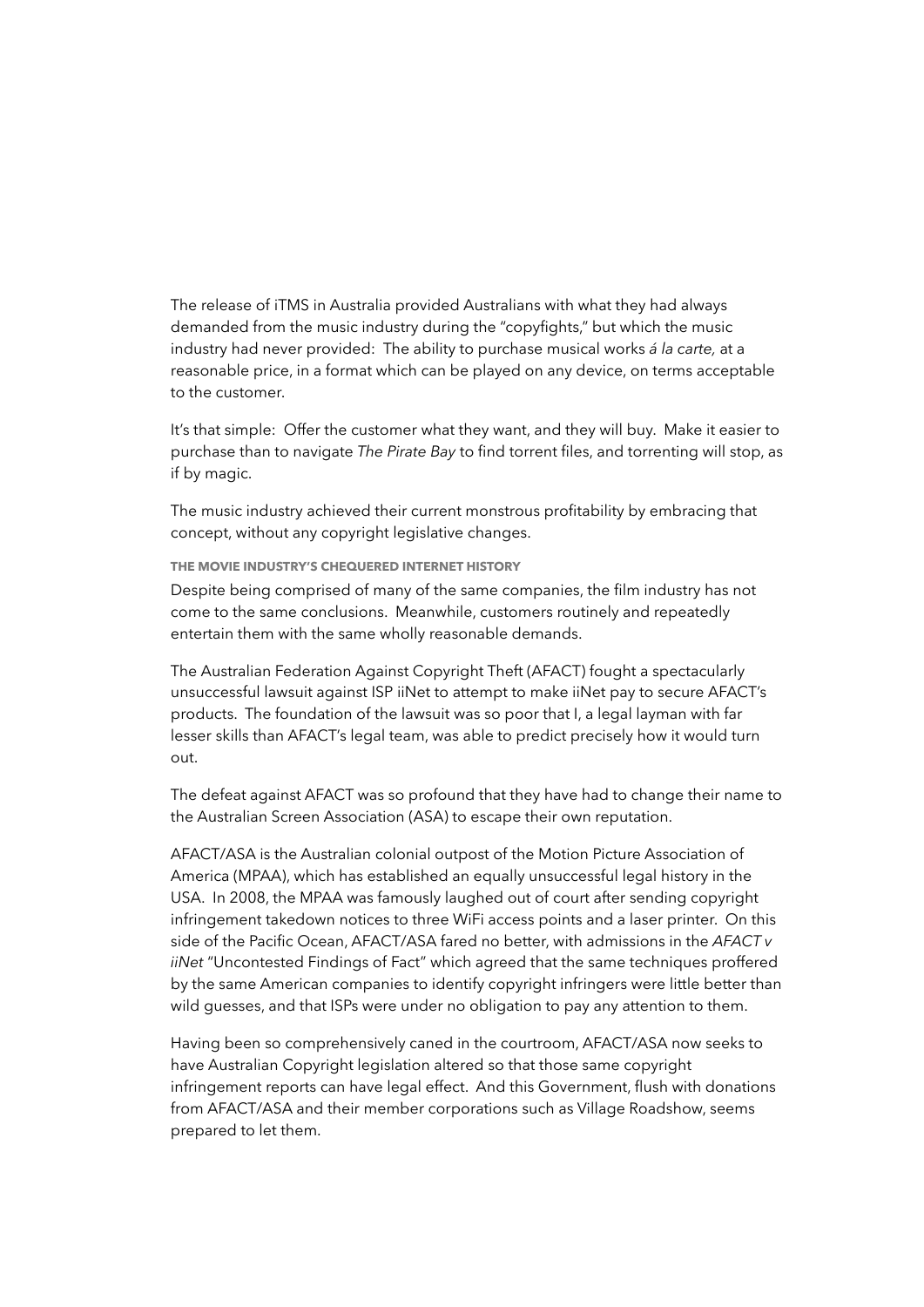**THE AUSTRALIAN CONSUMER'S EXPERIENCE**  An Australian consumer of movies is, in global terms, a very poor second class citizen.

Movies and television programs are a cultural experience: When a new film is released, the Internet becomes abuzz with the voices of fans and critics expanding the impact of the film by simply talking about it.

Australians simply cannot participate in those conversations. The actions of rights holder organisations like AFACT/ASA and Village Roadshow conspire to make it impossible for an Australian to lawfully view a new release movie until well after the cultural exchanges it provokes have ramped-up. An Australian film consumer actually needs to invest conscious effort in *staying away from the internet* to ensure that "spoilers" are not accidentally discovered online before they see the movie.

This is despite at least a decade of consistent appeals from Australian audiences to have movies released in Australia at the same time that they are released elsewhere.

Last month, *The Reckoner* surveyed the USA's 31 most popular TV shows of 2014, and discovered that just two were legally available for purchase in Australia within 24 hours of screening. Furthermore, "52% of the TV shows surveyed *have not been made available at all on Australian digital stores."*

I find that extraordinary: Paralleling the history experienced by the music industry, Australian consumers have spent over a decade crying out to have this situation fixed. The rectification is entirely within the hands of the Australian distributors: They can fix it if they wish. But they don't.

So how much sympathy should we have for them when their eyes fill with tears about copyright infringement?

Instead of listening to their customers, AFACT/ASA members and distributors such as Village Roadshow continue the same playbook they've been unsuccessfully deploying for years: Fume impotently about the injustice of copyright infringement whilst simultaneously withholding lawful alternatives; whinging incessantly to the Government about how much they need to be protected from their willing, paying customers; and threatening legal action.

When they finally release products, they seem to do it in the most customer-hostile ways imaginable: Why would you force someone who has paid for your BluRay to spend over five minutes watching unskippable legal warnings in several languages about acts of copyright infringement they demonstrably have not committed? Why would you force someone who wants to pay you actual money for an online download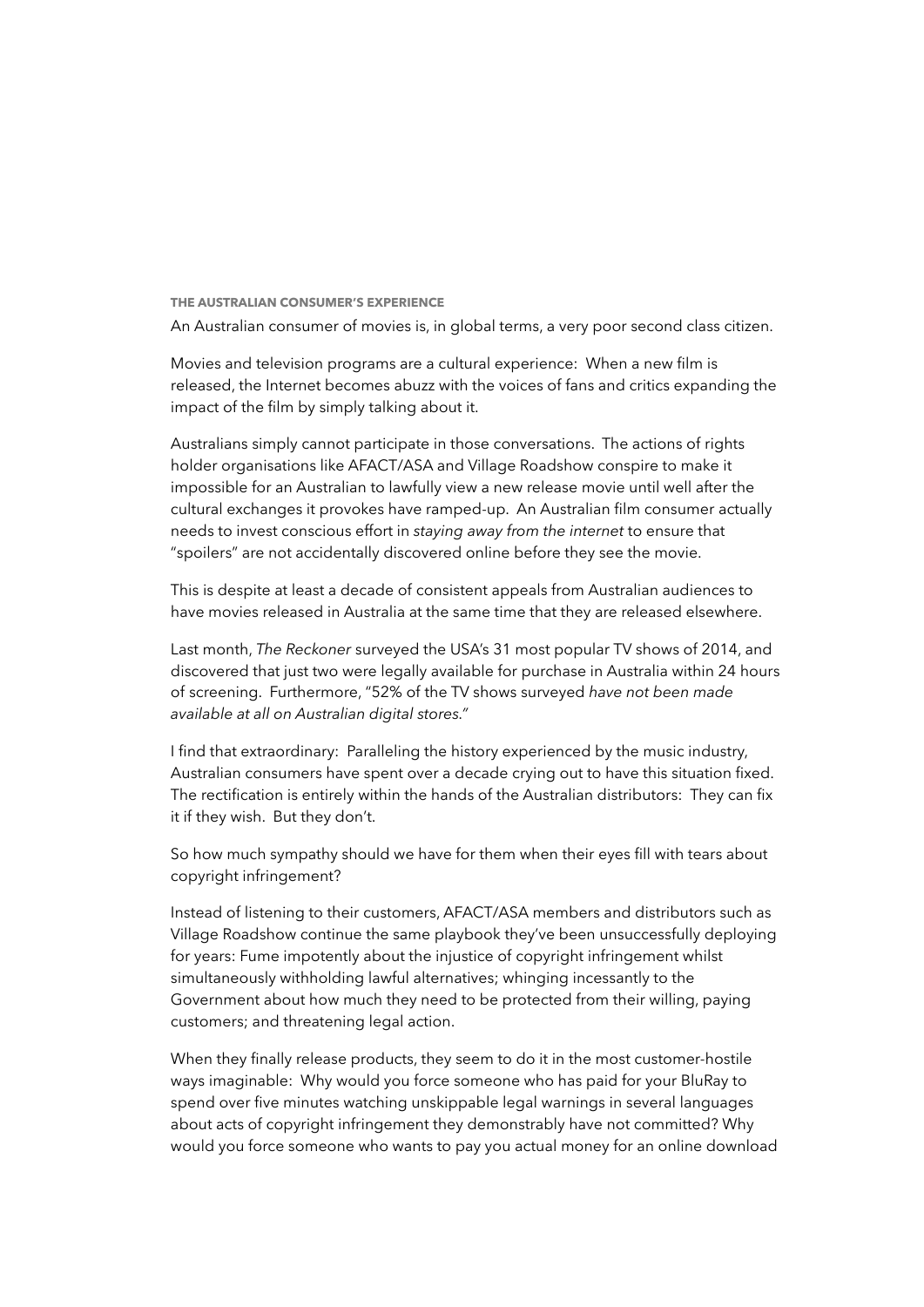to subscribe to a pay-TV service they don't want before they can qualify as a customer? (How is that not a breach of the "Third line forcing" provisions of Australian corporation law?) Having sold them the download, what kind of demented control-freak would provide it in a format which limits the devices upon which the paid consumer can play it?

This is all very basic. It's something these very same companies learned in the music business over five years ago, but they seem determined to ignore the lessons and treat their customers with outright contemptuous hatred.

## **INTERNATIONAL EXPERIENCE**

Australia appears to be one of the last bastions of the hyper-aggressive rights holder industry.

In the USA, consumers can subscribe to services such as Hulu+ and NetFlix. For a small monthly sum, consumers can stream *á la carte* selections of movies and television programs to any web browser and a variety of smart-TV apps and set-top boxes, in exactly the way Australian consumers have been demanding for years.

Not coincidentally, US unlawful filesharing activity is a mere fraction of claimed measurements in Australia.

Through restrictive regional licensing agreements, these services have been blocked in Australia by the same customer-loathing organisations which have been failing to offer local equivalent services.

## **A PERSONAL SOLUTION**

I began this submission with a personal story, and it seems fit to end it with one too.

I have already solved these problems for myself, by personally deciding to never knowingly deal with Australian content distributors again. They have spent so many years treating me and my money with such profound disrespect that I can't honestly raise the energy required to care what they think anymore: I've opted-out.

Instead, I'm following a recommendation made by the 2012 IT Pricing Inquiry, by availing myself of the means to bypass "geoblocks." For the purpose of my content consumption, I'm now American.

I buy my music on Spotify US and the US iTunes store, denying revenue to Australian distributors. I am a paying subscriber to Hulu+ and Netflix, who are both perfectly willing to take my money in exchange for the right to supply my household with a virtually infinite supply of TV programs and movies which my family wants to watch.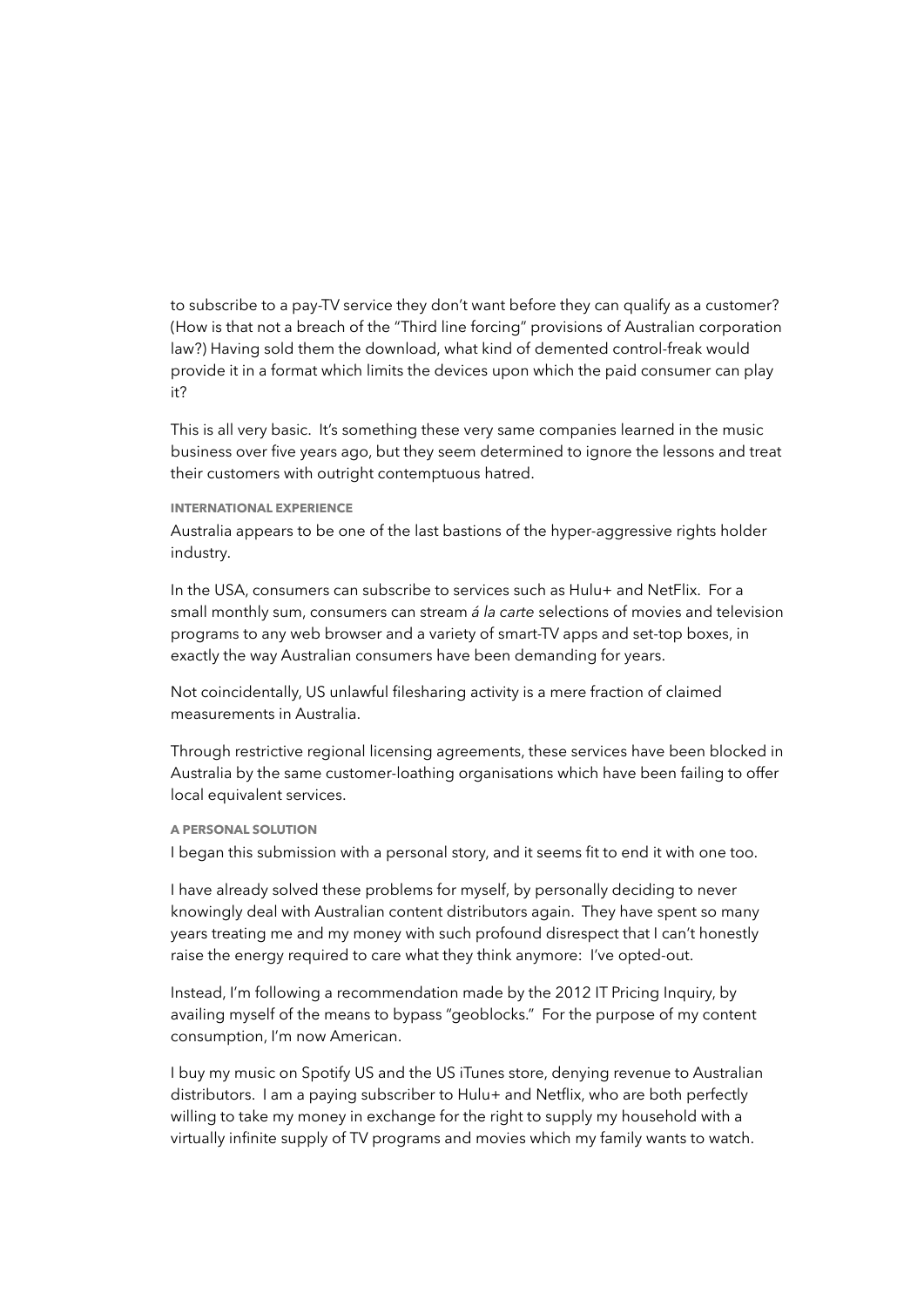I have not visited an Australian cinema since the last *Hobbit* movie, which, incredibly enough, was released on the same day globally.

Unlike most Australians, I choose to fully participate as an Australian member of global online communities constructed around the shared cultural experience of the enjoyment of film, TV and music which is simply unavailable in Australia.

# **THE IMPLICATIONS FOR COPYRIGHT**

If you ask the rights holder industry, they will tell you that my subscriptions to offshore content services renders me a large scale infringer of copyright, even though I am paying full retail prices for the content I consume. And, despite the disagreement of the Full Bench of the High Court of Australia, they will label me a "thief."

Frankly, I don't care what they think. They have spent so many years abusing copyright law with their sociopathic behaviour, and convincing governments to support more of it, that I am convinced that copyright law in 2014 no longer matches the expectations and social norms of the Australian electorate.

#### **THE PROPOSALS PRESENTED IN THE DISCUSSION PAPER**

The proposals presented in the Online Copyright Infringement Discussion Paper will only make matters worse: There is no plausible claim that Australian voters support providing rights holders with a means to compel ISPs to preventing our access to the content we seek by extending ISP authorisation liability, or constructing a copyrightoriented duplicate of the internet censorship proposals we have repeatedly soundly rejected since 2007 (especially given that the Irish example described in the paper is viewed internationally with abject hilarity, and has not made one iota of difference to whether Irish people can access *The Pirate Bay* or *Kickass Torrents.* For God's sake, if you're going to make a proposal, why not make it an *effective* proposal?*)*.

I also oppose extensions to the Safe Harbour Scheme in Sections 116AA to 116AJ of the Copyright Act. *AFACT v iiNet* established that the Safe Harbour scheme was an irrelevant distraction, having judged that iiNet probably didn't qualify for it but even if they did, it wouldn't have made any difference to the result.

Given the history of the rights holder industries and the kow-towing genuflection Australian Governments routinely show towards them, I'm not convinced that the Government is capable of redrafting the Safe Harbours in a way that doesn't make them worse.

Regarding "Building the evidence base": It is regrettable that the standards of Australian public administration are so deplorable that we can reach the point of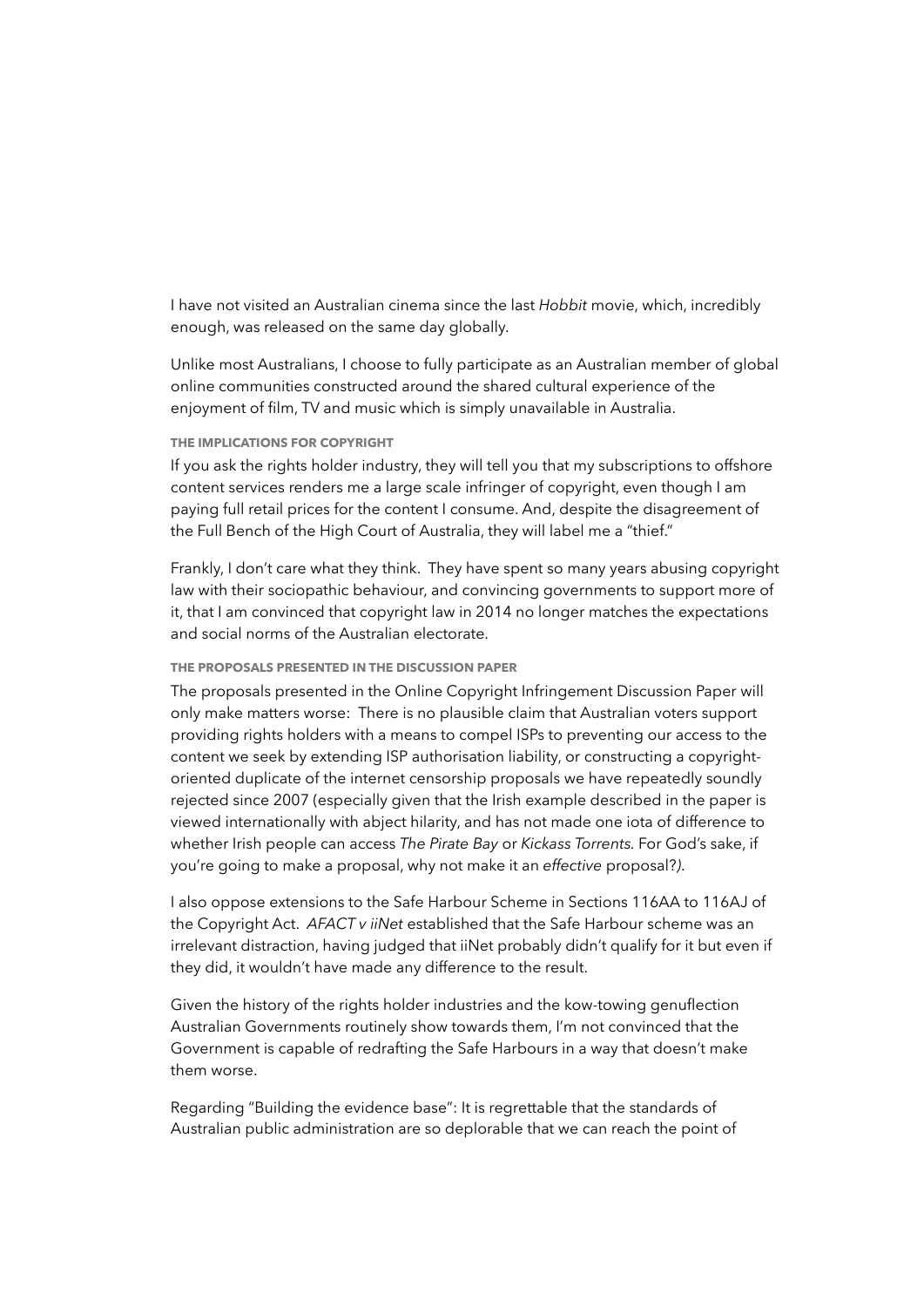making proposals for legislative amendment before "Building the evidence base" has even been considered.

The Discussion Paper is certainly devoid of evidence. For example, it lists a series of overseas attempts to address online copyright infringement without drawing attention to the manifest failure of all of them. It says, "There are good reasons why all Australian should be concerned about online copyright infringement," without illustrating any reasons or highlighting any concerned Australians. It contains thoroughly debunked "copyright-math" numbers for Australian copyright industry employment and economic impact (900,000 people must surely include the person who empties the drip-tray under the soft-serve machine in the cinema snack-bar?) It draws allusions to fraud and crime among copyright infringers, even though the broadness of copyright means virtually everyone with an internet connection is a copyright infringer in 2014, and almost none of them are fraud and crime victims. It claims that the Government "believes" that ISPs can take "reasonable steps" to dissuade online copyright infringement, even though no less than the Full Bench of the High Court of Australia has made precisely the opposite finding.

Most fancifully, the discussion paper presents an industry-driven sob-story about the terrible toll of copyright infringement and Government's obligations to protect their broken business model, *without one single mention* **of the responsibility of the industry to deliver services to customers upon which they're prepared to spend money.**

This is a pure example of "regulatory capture," when the agenda of a regulator is dominated by the commercial needs and desires of the industry it regulates. Normal people recognise it as a form of soft corruption, where the Department is unable to see past the commercial interests of its one stakeholder to do its job effectively. Does the Government concur?

## **SUMMARY**

Late last week, Village Roadshow released an iPad app containing their annual financial results, in which they reported a near record profit. Astonishingly, they were able to produce this massive profitability while simultaneously telling the media and Government that the sky is falling, and that urgent legislative reform is necessary to prevent them from imploding.

If the Discussion Paper's dubious claims about employment and economic value represented by their industry are at all meaningful, that result must force me to the conclusion that the stated jobs and exports are perfectly safe for the foreseeable future